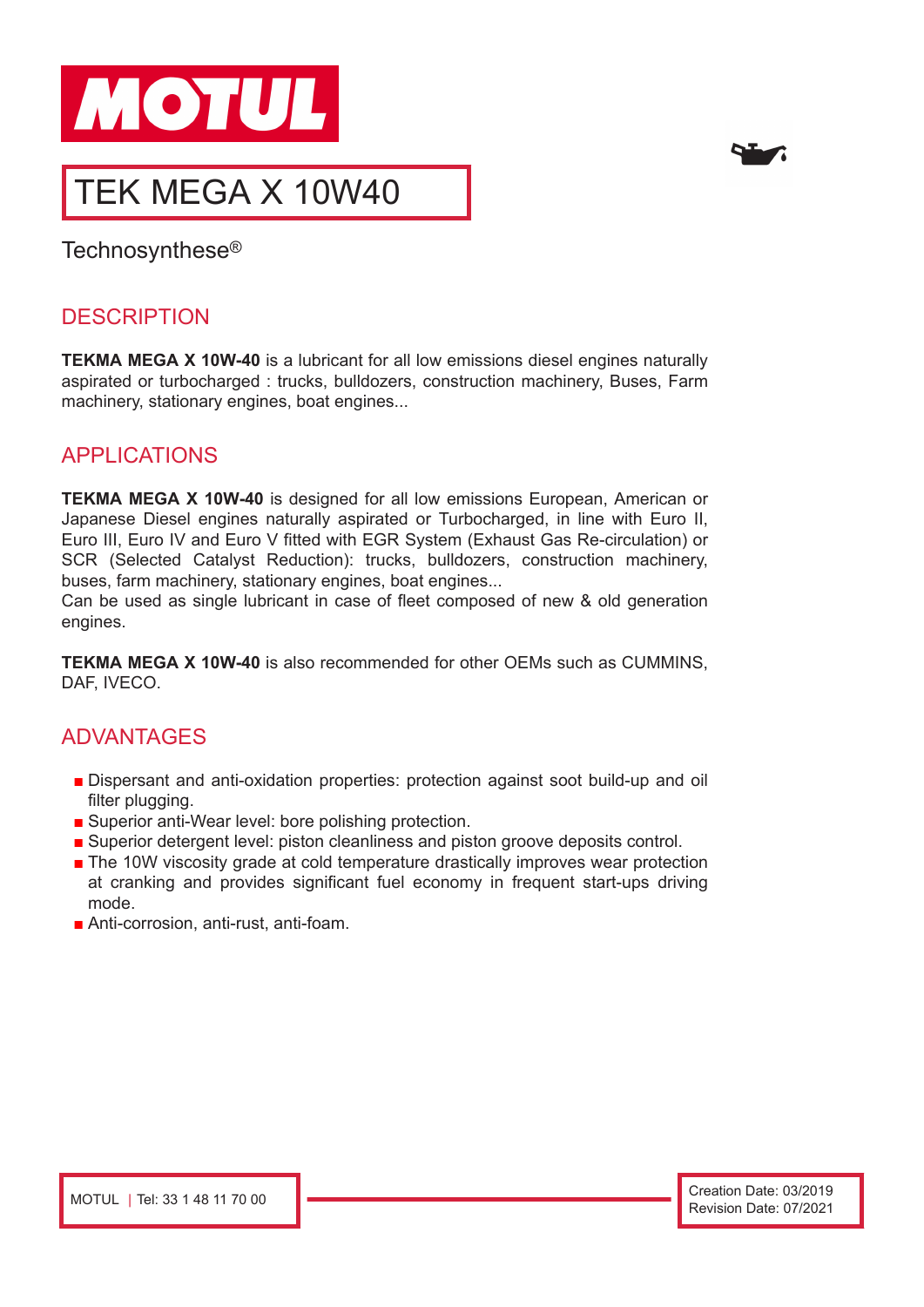

## TECHNICAL CHARACTERISTICS



| <b>CHARACTERISTICS</b>     | <b>METHOD</b>     | <b>TEK MEGA X 10W40</b> |
|----------------------------|-------------------|-------------------------|
| Viscosity grade            | <b>SAE J 300</b>  | 10W-40                  |
| Density at 20°C (68°F)     | ASTM D1298        | $0.863$ g/mL            |
| Viscosity at 40°C (104°F)  | <b>ASTM D445</b>  | 100.4 $mm^2/s$          |
| Viscosity at 100°C (212°F) | <b>ASTM D445</b>  | 15.0 mm $^{2}/s$        |
| <b>Viscosity Index</b>     | <b>ASTM D2270</b> | 156.0                   |
| Pour point                 | <b>ASTM D97</b>   | -42.0 °C / -44.0 °F     |
| <b>TBN</b>                 | ASTM D2896        | 10.4 mg $KOH/g$         |
| Flash point                | <b>ASTM D92</b>   | 226.0 °C / 439.0 °F     |

## STANDARDS / APPROVALS / PERFORMANCE LEVEL

**TEK MEGA X 10W40** meets the following standards:

- ACEA E7 (Replaces E5 and E3)
- API CI-4 / CH-4

**TEK MEGA X 10W40** received approvals from:

- MACK EO-N
- MAN 3275

-

- MERCEDES-BENZ MB-Approval 228.3
- RENAULT TRUCKS RVI RLD-2
- VOLVO VDS-3
- KAMAZ approval for EURO III, EURO IV, EURO V ecological classes

**TEK MEGA X 10W40** meets or exceeds the most common specifications and OEM requirements:

- CATERPILLAR ECF-1
- GLOBAL DHD-1
- MTU Type 2